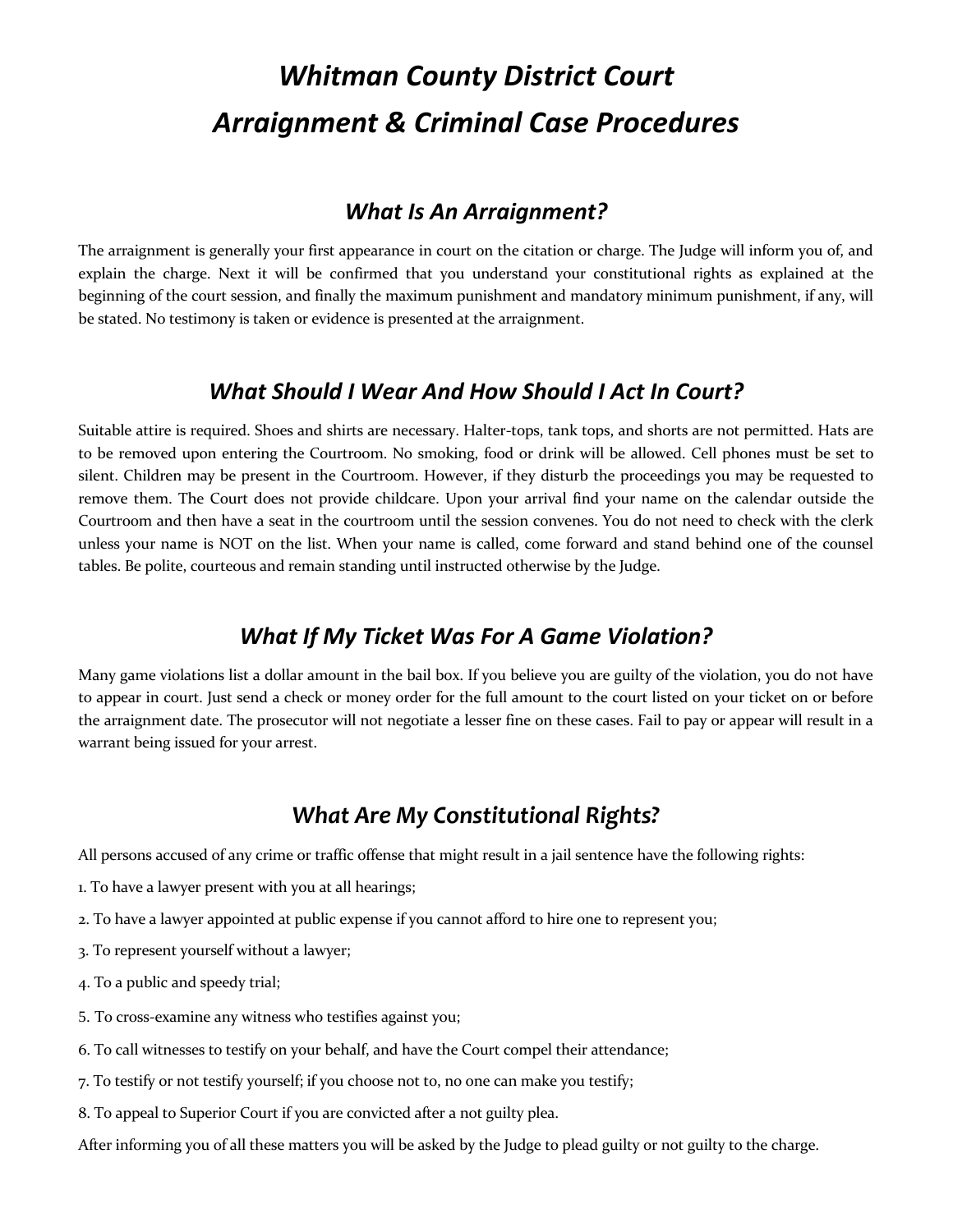#### *Should I Talk To A Lawyer Before Entering A Plea?*

In many cases this is a good idea. The Judge, at your request, will continue the arraignment to allow you time to speak to a lawyer. Prior to the beginning of the formal arraignment, the prosecuting attorney and a lawyer from the public defender's office will be available if you wish to speak to either of them about your case. If at any hearing you fail to appear, your bond or bail will be forfeited and the Judge will issue a bench warrant.

## *How Do I Qualify For A Public Defender?*

At the arraignment indicate to the clerk that you are unable financially to hire a lawyer. The Judge will require that you fill out a financial affidavit and will review your affidavit form and determine, according to the Washington State Poverty guidelines, your eligibility for a public defender. If you qualify, the Judge will complete an Order Appointing Counsel assigning you a lawyer without cost to you. Should your financial situation improve or there is a guilty finding entered in your case, you may be required to reimburse the county for the cost of your attorney, typically \$350 to \$500. The clerk will give you a form with the address and phone number of the public defender. YOU must contact the public defender immediately for an appointment and be available for all meetings as requested by the lawyer.

## *What Happens If I Plead Not Guilty?*

A not guilty plea denies the charge and none of your constitutional rights are waived unless you expressly wish to do so. You are presumed innocent and the prosecution must prove your guilt beyond a reasonable doubt at a subsequent trial. The next hearing will be a pre-trial conference where the prosecutor will be present. You and your lawyer, if you have one, are required to be present. At this conference all motions are heard and a jury trial date is set. Information about all the evidence in the case and witness names are exchanged. If at any stage you have waived your right to a jury trial, you will be set for a NON-JURY TRIAL hearing date.

## *If I Plead Guilty, What Will Happen?*

If you plead guilty it means you admit the charge and the elements to prove the charge. By pleading guilty you waive your constitutional rights and in most cases you will be sentenced right then. However, you may speak on your behalf at sentencing. The Judge or the Prosecutor will then review the police report and sentence you. If you receive a fine and are unable to pay in full at sentencing, you may request time to pay from the Judge.

## *What Do I Do If I'm Given Probation?*

You must immediately check in with the probation department. A probation officer will review your court order and probation obligations with you. Your probation officer will monitor your progress and assist you in maintaining compliance with your court order.

If you live or plan to move outside the State of Washington and you are convicted of certain gross misdemeanor crimes, you are required to comply with the Interstate Commission for Adult Offender Supervision Compact. Convictions for crimes that involved a firearm, crimes against a person, sexual misconduct, second or subsequent Driving While Intoxicated are some examples. Phone the probation department at 509-397-6265 if you have questions about this requirement.